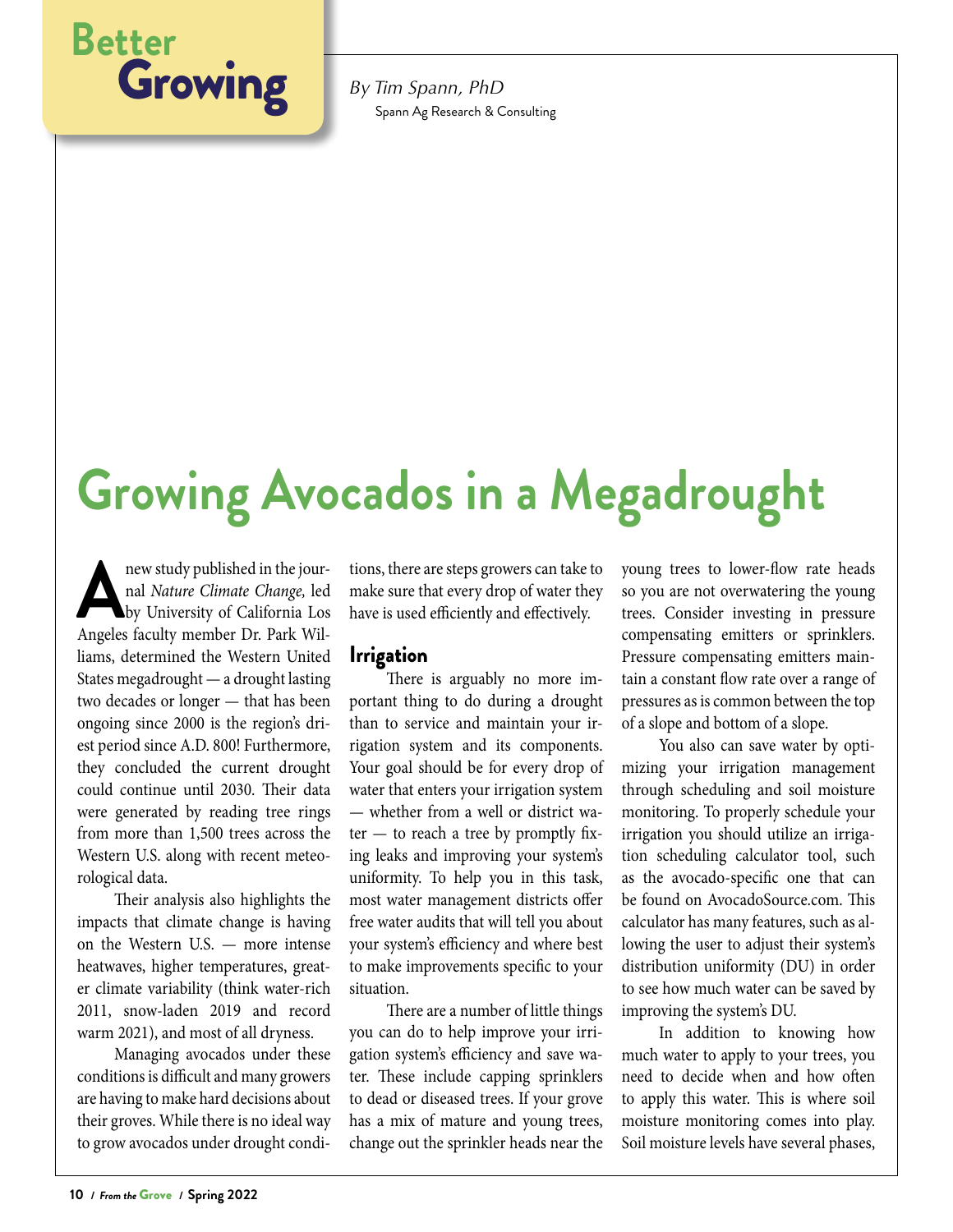from saturated to the permanent wilting point. In between these phases is what is known as "plant available water." This is the small fraction of water held in a soil that is easily available to the plant. Your goal in scheduling irrigation is to maintain plant available water levels with minimal to no periods in the saturated or permanent wilting phases. To do this, you need to monitor the soil in your grove since the plant available water content is influenced by the unique soil characteristics of your grove. For details on how to efficiently and effectively irrigate avocados see "Irrigation Management in California Avocado Groves" in the Spring 2019 issue of *From the Grove.*

## Mulching

Mulching is the application of material to the soil surface without incorporating it into the soil. In their na-

tive rainforest environment, avocados are naturally mulched by leaves and other plant debris that accumulate on the forest floor. In cultivated avocado groves it is often necessary to supplement fallen leaves with other organic mulches, particularly when the grove is young. Ideally for avocados, mulches should be course material such as avocado trimmings, composted greenwaste or wood chips. Mulch should be spread evenly, 3 to 5 inches thick beneath the tree, but kept several inches away from the trunk.

Mulch helps to conserve water in several ways. Mulch reduces water loss due to evaporation by shading and insulating the soil surface. Mulch also helps to reduce water runoff, soil compaction and soil erosion. The combined effect is a reduction in rapid soil moisture fluctuations that help minimize plant stress. In addition, mulching helps to reduce



weed growth; weeds steal water from trees and increase overall grove water use.

In addition to these physical effects on soil moisture, mulching improves root growth. Avocado roots require a lot of oxygen and flourish in the soil-mulch interface zone. More root growth means more water and nutrient uptake that leads to improved tree health and yields.

When considering mulch sources for your avocado grove, local is best. If you have trimmings and branches from within your grove, consider chipping and using these as mulch. If you need to bring mulch in from outside your grove, it should be sourced from as near to your grove as possible to reduce the risk of introducing invasive pests. If you must bring in mulch from an unknown location, it should be composted or otherwise treated (heat, chemical fumigation) to ensure that it is pest free. Also be aware that mulches can be a source of weed seeds, particularly greenwaste. Sourcing mulch locally and knowing the source is always the best practice.

## Stumping or Removing Trees

Reducing the number of trees requiring water in your grove, either by stumping or completely removing trees, is one option for dealing with drought. Stumping involves cutting the tree down to 4 to 5 feet in height, leaving about 2-foot-long stubs of the main scaffold limbs. The stumps should be immediately whitewashed with a diluted (50:50) water-based paint to protect against sunburn. Tree sealant should NOT be used on the cut surfaces; tree sealant will slow the tree's natural healing process and keep the cut surface moist, which can actually increase the chance for disease and rot to set in. It is best to stump as early in the year as possible, generally after the trees have been harvested.